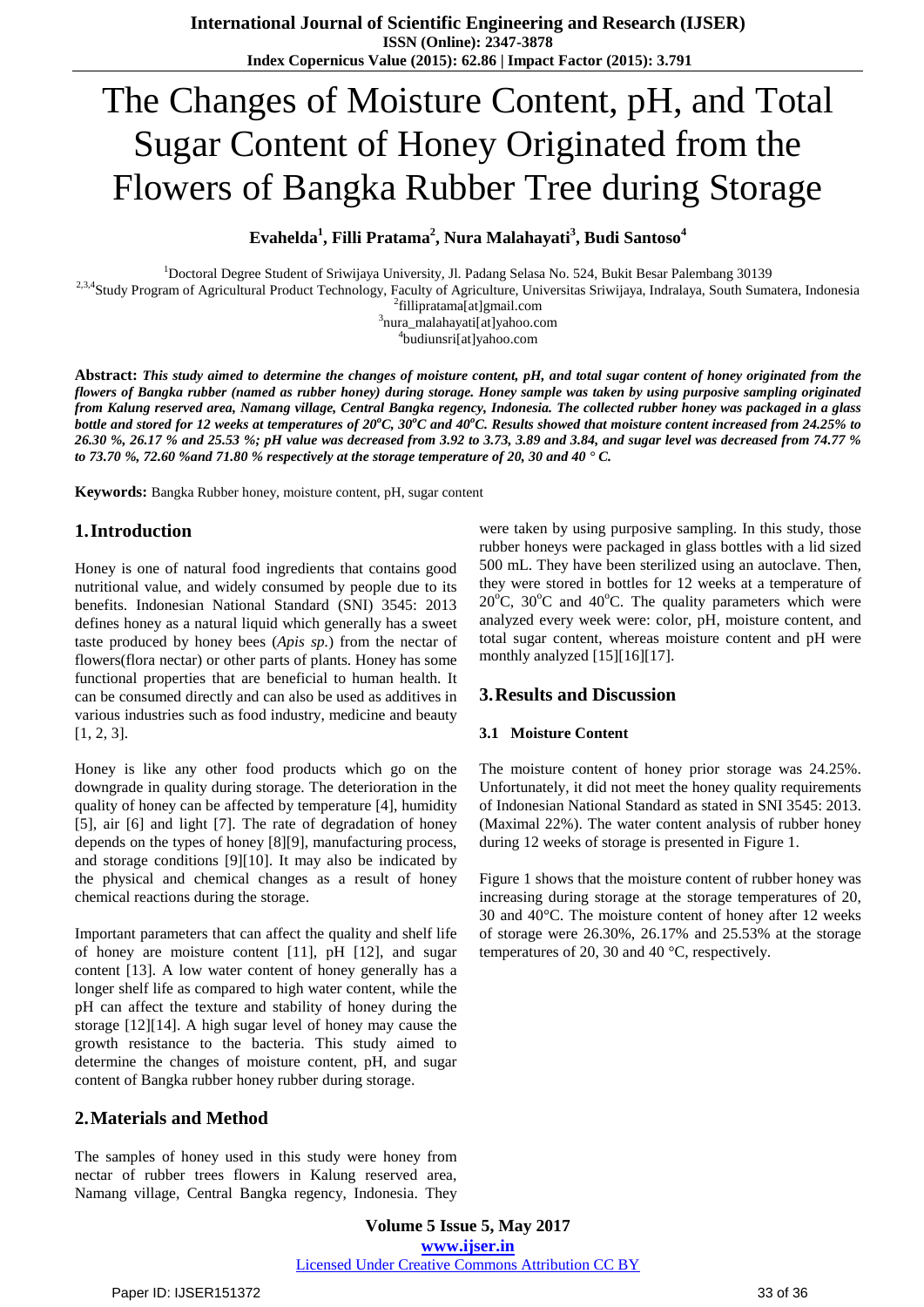

**Figure 1:** Moisture content changes during storage

The moisture content of more than 20% in honey is a favorable condition for fermentation to occur in honey [18]. The most favorable temperature for the occurrence of fermentation in honey was  $27^{\circ}C$  [6]; however, this research was found to be at  $30^{\circ}$ C.

Furthermore, the fermentation in honey could be due to yeasts which are naturally present in honey. Yeasts are microorganisms that survive and proliferate on products that have high sugar content such as honey and will grow optimally in the temperature range of 25 to 30 °C [6]. During the fermentation process, the yeast cells breakdown sugars in honey into glucose and fructose, then into alcohol. The alcohol reacts with oxygen  $(O<sub>2</sub>)$  to form acetic acid; therefore it will increase the acidity of honey, as well as aroma and flavor. The end products of fermentation in honey will be carbon dioxide  $(CO<sub>2</sub>)$  and water [19]. Honey that has undergone the fermentation will lose its typical flavor [18]. Therefore, this can cause the rubber honey moisture content increases with the length of storage at a temperature of 30 °C.

### **3.2 pH**

Fresh honey has a pH value ranged from 3.4 to 6.1 [14]. The pH value of honey is affected by acids and minerals. Acid will give an effect to the stability of honey on microorganisms, flavor and aroma [12]. The acidity of honey is determined by the dissociation of hydrogen ions in aqueous solution. It can also be influenced by the content of minerals such as Calcium, Sodium and Potassium, so high mineral content of honey will have a high pH as well.

The result of rubber honey pH analysis during 12 weeks of storage can be seen in Figure 2. The initial pH value of rubber honey before the storage was 3.92. During the storage, pH value of rubber honey fluctuated at the storage temperatures of 20, 30 and 40° C. At the end of storage (12 weeks), the pH value decreased to 3.89, 3.83 and 3.80, respectively at storage temperatures of 20, 30 and 40°C. Figure 2 shows that pH value of rubber honey increased until the fifth week of storage at the temperatures of 20°C, 30°C and 40°C. It was assumed that the increased pH was due to the degradation of glucose and fructose at the beginning of fermentation.



**Figure 2:** pH of rubber honey during storage

The pH values were sharply decreased at the seventh week of storage period. It was due to the conversion of glucose and fructose into  $CO<sub>2</sub>$  and alcohol during the fermentation. Alcohol is further hydrolyzed to produce  $O_2$  and acetic acid; therefore the acidity of honey increased [20]. As shown in Figure 2, the decrease pattern was also found from 8 weeks of storage period until 12 weeks at all storage temperatures.

### **3.3 Total Sugars Content**

The main components of honey are sugar and water. The dominant types of carbohydrate are glucose and fructose which contains approximately 70-80%, 10-20% water and other components such as organic acids, minerals, vitamins, proteins, enzymes, volatile component, and flavonoids [21][22]. The sugar composition of honey depends on the nectar source plants [23] and geographical conditions [24][27].

The initial total sugar content of rubber honey was 74.77%. The high sugar content of honey might have some effect on the honey quality. High sugar content in honey will result in more viscous of the texture; and therefore honey is more hygroscopic. Honey with high sugar content will affect the color, taste and shelf life of honey, as well as inhibition of the bacterial growth [13]. Honey with high sugar is lighter in color compared to high phenolic content which is darker in color [26][27]. Crystallization is used found in honey with high content of sugar which is caused by the formation of sugar into glucose monohydrate crystals and the crystals subsequently broke away from the water and fructose. The crystals can be sediment at the bottom of the packaging or coagulation hovering in the packaging or on the top of the liquid honey that cause honey becomes turbid [6].

The results of the analysis of total sugar rubber honey during 12 weeks of storage can be seen in Figure 3. At the end of storage (12 weeks), the total sugar content of rubber honey decreased. The highest drops occurred at the storage temperature of 40 $^{\circ}$ C followed by 30  $^{\circ}$ C and 20  $^{\circ}$ C respectively which were 71.8%, 72.6% and 72.7%, respectively. The decline in total sugar content during storage due to degradation of sugar into alcohol and  $CO<sub>2</sub>$  [6].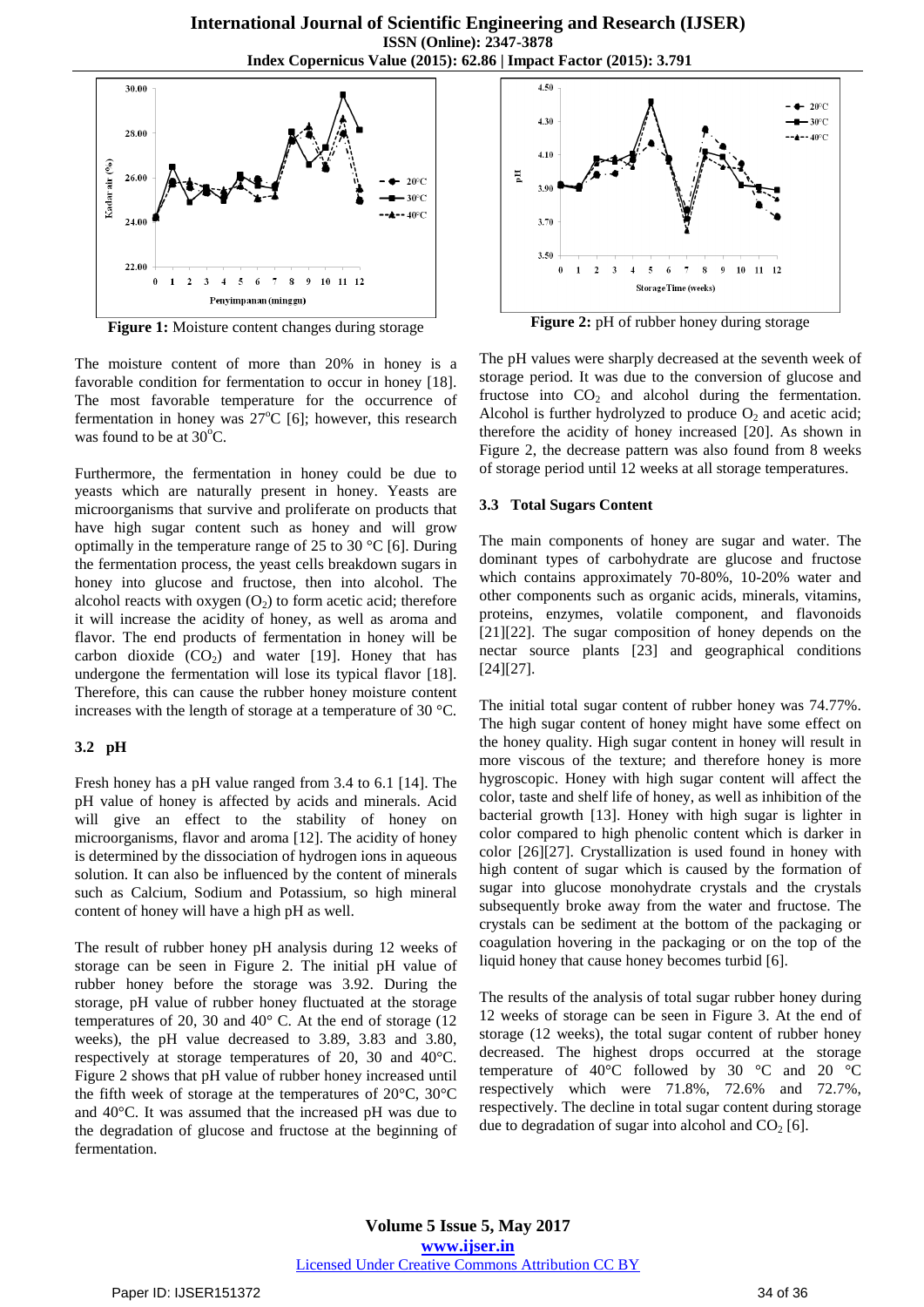

**Figure 3:** Total sugar level changes during the storage

The decline in total sugar content during storage was affected by temperature. Total sugar in honey which is stored at 5, 20 and 35°C for one year would decrease during storage, especially at higher storage temperature [28]. In addition, sucrose content will change 79% as compared to the initial conditions when it is stored at a temperature of  $20^{\circ}$ C  $\pm 2^{\circ}$ C for six months [29].

#### **4.Conclusion**

During the 12-week storage, moisture content of rubber honey was increased from 24.25% to 26.30 %, 26.17 % and 25.53 %, pH value was decreased from 3.92 to 3.73, 3.89 and 3.84, and total sugar levels was decreased from 74.77 % to 73.7 %, 72.6 %, and 71.8 %, respectively at the storage temperatures of 20, 30 and 40°C.

#### **References**

- [1] L. Varga, "Effect Acacia (*Robinia pseudo-acacia* L.) Honey on the Characteristic Micro flora of Yogurt during Refrigerated Storage," International Journal of Food Microbiology, 108(2), pp. 272-275, 2006.
- [2] M.I. Khalil, M. Moniruzzaman, L. Boukraâ, M. Benhanifia, M.A. Islam, M.A., M.N. Islam, "Physicochemical and Antioxidant Properties of Algerian Honey," Molecules, 17(9), pp. 11199–11215, 2012.
- [3] M.B. Mandal, S. Mandal, "Honey its Medicinal Property and Antibacterial Activity," Asian Pacific Journal of Tropical Biomedicine, 1(2), pp. 154-160, 2011.
- [4] N. Turkmen, F. Sari, E.S. Poyrazoglu, Y.S. Velioglu, "Effect of Prolonged Heating on Antioxidant Activity and Colour of Honey," Food Chemistry, 95(4), pp. 653- 657, 2006.
- [5] M.V. Baroni, C. Arrua, M.L. Nores, P. Fayé, M.D.P. Díaz, G.A. Chiabrando, D.A. Wunderlin, "Composition of Honey from Córdoba (Argentina): Assessment of North/South Provenance by Chemometrics," Food Chemistry, 114(1), pp. 727–733, 2009.
- [6] National Honey Board, "Honey-Health and Therapeutic Qualities," The National Honey Board. USA. [Online] Available at a state of  $\alpha$  at a state of  $\alpha$  at a state of  $\alpha$  at a state of  $\alpha$  at a state of  $\alpha$  at a state of  $\alpha$  at a state of  $\alpha$  at a state of  $\alpha$  at a state of  $\alpha$  at a state of  $\alpha$  at a state of  $\alpha$  at [http://www..jorgensensapiary.com/pdf/compedium.pdf.](http://www..jorgensensapiary.com/pdf/compedium.pdf) [Accessed: Jan. 12, 2017].

[7] P. Piotraszewska, S. Gliszczynska, "Directions of Color Changes of Nectar Honeys Depending on Honey Type and Storage Conditions," Journal Apiculture Science, 59(2), pp. 51-61, 2015.

- [8] M.O. Adenekan, M.O, N.A. Amusa, A.O. Lawal, V.E. Okpeze," Physico-chemical and Microbiology Properties of Honey Samples Obtained from Ibadan," Journal of Microbiology and Antimicrobials, 2(8), pp. 100-114, 2010.
- [9] G.O. Babarinde, S.A. Babarinde, D.C. Adegbola, S.I. Ajayeoba, "Effect of Harvesting Methods on Physicochemical and Microbial Quality of Honey," Journal of Food Science and Technology, 48(5), pp. 628-634, 2011.
- [10]N.L. A-Rahaman, L.S. Chua, M.R. Sarmidi, R. Aziz, "Physicochemical and Radical Scavenging Activities of Honey Samples from Malaysia," Journal of Agricultural Sciences, 4(5B), pp. 46-51, 2013.
- [11]M.H. Maruke, "Assessment of Quality of Tanzania Honey Based on Physicochemical Properties," Journal Food Science and Quality Management, 33, pp. 61-72, 2014.
- [12]M. Gulfraz, F. Ifftikhar, S. Asif, G.K. Raja, M.J. Asad, K. Abbasi, A, Zeenat, "Quality Assement and Antimicrobial Activity of Various Honey Types of Pakistan," African Journal of Biotechnology, 9(41), pp. 6902-6906, 2010.
- [13]N.G. Vallianou, P. Gounari, A. Skourtis, J. Panagos, C. Kazazis, "Honey and its Anti-Inflammatory, Anti-Bacterial and Anti-Oxidant Properties," Review Artical: Gen Medicine (Los Angel) 2, pp. 1-5, 2014.
- [14]M.I. Khalil, M. Moniruzzaman, L. Boukraâ, M. Benhanifia, M.,A. Islam, M.N. Islam, S.A. Sulaiman, S.H. Gan, S.H, "Physicochemical and Antioxidant Properties of Algerian Honey," Molecules, 17(9), pp. 11199–11215, 2012.
- [15] AOAC, "Official Methods of Analysis, Association of Official Analytical Chemists," Washington, DC. USA, 2005.
- [16] AOAC, "Official Methods of Analysis, Association of Official Analytical Chemists," Washington, DC. USA, 1990.
- [17]AOAC, "Official Methods of Analysis Separation of Sugars in Honey - Liquid Chromatographic", Association of Official Analytical Chemists Washington, DC. USA, 1977.
- [18] S. Bogdanov, N. Jurendic, R. Sieber, P. Gallmann, "Honey for Nutrition and Health: Review," American Journal of the College of Nutrition, 27, pp. 677-689, 2008.
- [19]S. Saxena, S. Gautam, A. Sharma, "Physical Biochemical and Antioxidant Properties of Some Indian Honeys," Food Chemistry, 118(2), pp. 391–397, 2010.
- [20]S. Ajlouni, P. Sujirapinyokul, "Hydroxy methyl furfuraldehyde and Amylase Content in Australian Honey," Food Chemistry, 119, pp. 1000-1005, 2010.
- [21]N. Gheldof, Xiao-Hong, N.J. Engeseth, "Identification and Quantification of Antioxidant Components of Honey from Various Floral Sources," Journal Agricultural and Food Chemistry, 50, pp. 5870-5877, 2002.
- [22]G.A. Nayik, V. Nanda, "Physico-Chemical, Enzymatic, Mineral and Color Characterization of Three Different

**Volume 5 Issue 5, May 2017**

**www.ijser.in**

#### Licensed Under Creative Commons Attribution CC BY